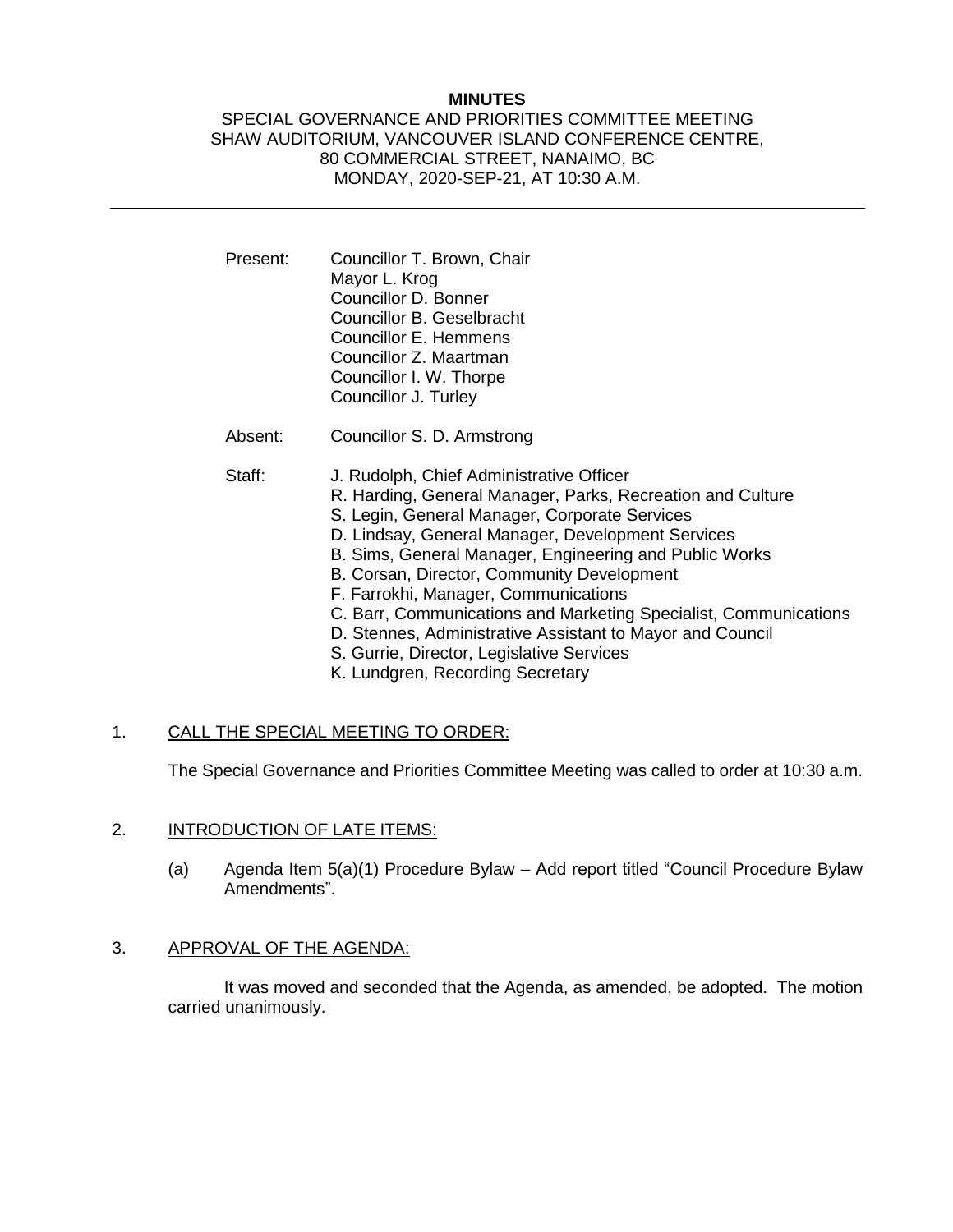### 4. ADOPTION OF THE MINUTES:

It was moved and seconded that the Minutes of the Governance and Priorities Committee Meeting held in the Boardroom, Service and Resource Centre, 411 Dunsmuir Street, Nanaimo, BC, on Monday, 2020-MAR-09 at 1:00 p.m. be adopted as circulated. The motion carried unanimously.

### 5. REPORTS:

# (a) GOVERNANCE AND MANAGEMENT EXCELLENCE:

1. Procedure Bylaw – Council Procedure Bylaw Amendments

Introduced by Sheila Gurrie, Director, Legislative Services. Highlights included:

- The COVID-19 pandemic provoked a number of changes to the structure of meetings to accommodate the State of Emergency Ministerial Orders
- The topic of Question Period was previously discussed at the 2020-JUL-13 Special Council Meeting and it was decided to review other sections of the "Council Procedure Bylaw 2018 No. 7272"
- Amendable sections of the procedure bylaw include: Time and Location of Meetings, Order of Proceedings and Business, Petitions and Communications, Consent Items, Delegations, Question Period, Conduct and Debate, Minutes and Public Hearing Procedures
- Considerations for amending Council Meeting time include:
	- o Public viewing (the majority of people work during the day)
	- o Shaw is currently broadcasting the meetings and is unable to change their programing time
	- o Staff overtime when attending evening meetings
- No recommendations from Staff for changes to Order of Proceedings and Business
- No recommendations from Staff for changes to Consent Items
- Amendments to delegation procedures are not recommended by Staff but may include:
	- o Adjusting the allocated 5 minute speaking time for delegations
	- o Restricting the number of delegations
- Potential amendment to Question Period may include:
	- o Restricting Question Period to two or three minutes per person or per question
	- o Restricting time for the entire Question Period
	- o Eliminating Question Period altogether
	- o Including a section in the chair's script to remind the public of the expectations and rules prior to the start of Question Period
- No recommendations from Staff for changes to Conduct and Debate
- No recommendations from Staff for changes to the Minutes process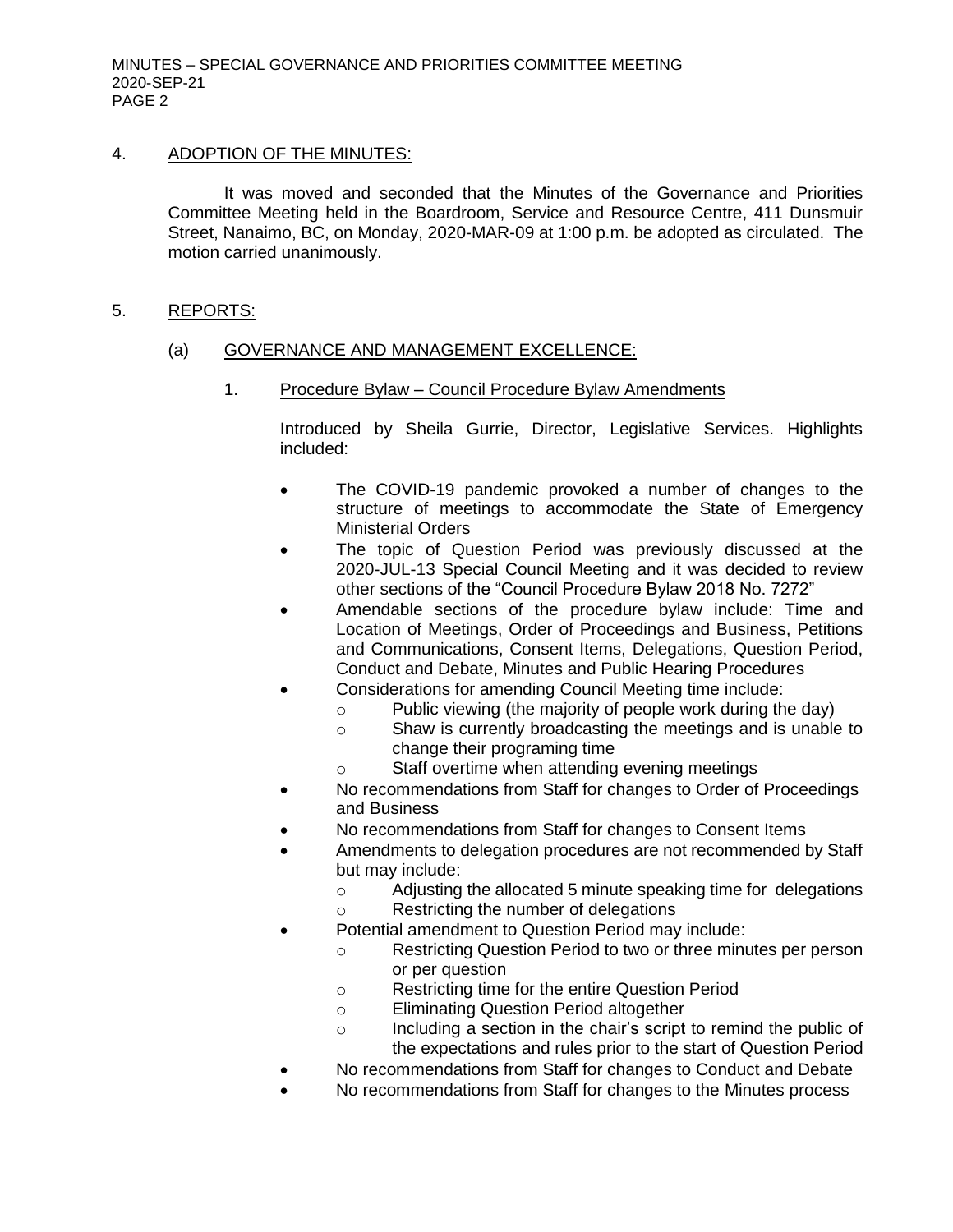- Staff recommend changing the date of Public Hearings from the first Thursday of the month to the third Thursday of the month. This would be for notification purposes in response to changes in local newspaper schedule
- Staff will return with a draft procedural bylaw including any amendments made to the procedure bylaw after discussion

Committee discussion took place regarding:

- Changing the time of the Regular Council Meeting from the evening to earlier in the day
- Daytime meetings could potentially limit opportunity for the public to attend as a large portion of the public work during the day
- There are other avenues for public interaction, such as email
- The evening meeting time was understood when Councillors agreed to the position
- The cost associated with Staff overtime to attend evening meetings

Sheila Gurrie, Director, Legislative Services, noted that due to COVID-19 many committee meetings have been moved to daytime hours. This reduces the amount of working time, outside of meetings, available to Staff.

- Tend to see more public engagement at Public Hearings than at Regular Council Meetings
- Maintaining a consistent meeting time
- Clarification of Public Hearing policies the City of Nanaimo website
- The possibility for the public to phone in with questions at Council **Meetings**

Sheila Gurrie, Director, Legislative Services noted that there is not currently a process in place for the public to call in to Council Meetings to ask questions.

- Currently the five minute allocated time for questions includes both the question and the response from Council
- Restricting Question Period time limit to two minutes per person may be difficult to regulate
- Question Period does not currently present an issue

It was moved and seconded that during question period:

- Questions will be addressed to Mayor and Council;
- There will be a two minute time limit per question; and,
- There will be no time limitation to Council's response.

The motion was defeated.

*Opposed: Mayor Krog, Councillors Bonner, Brown and Hemmens*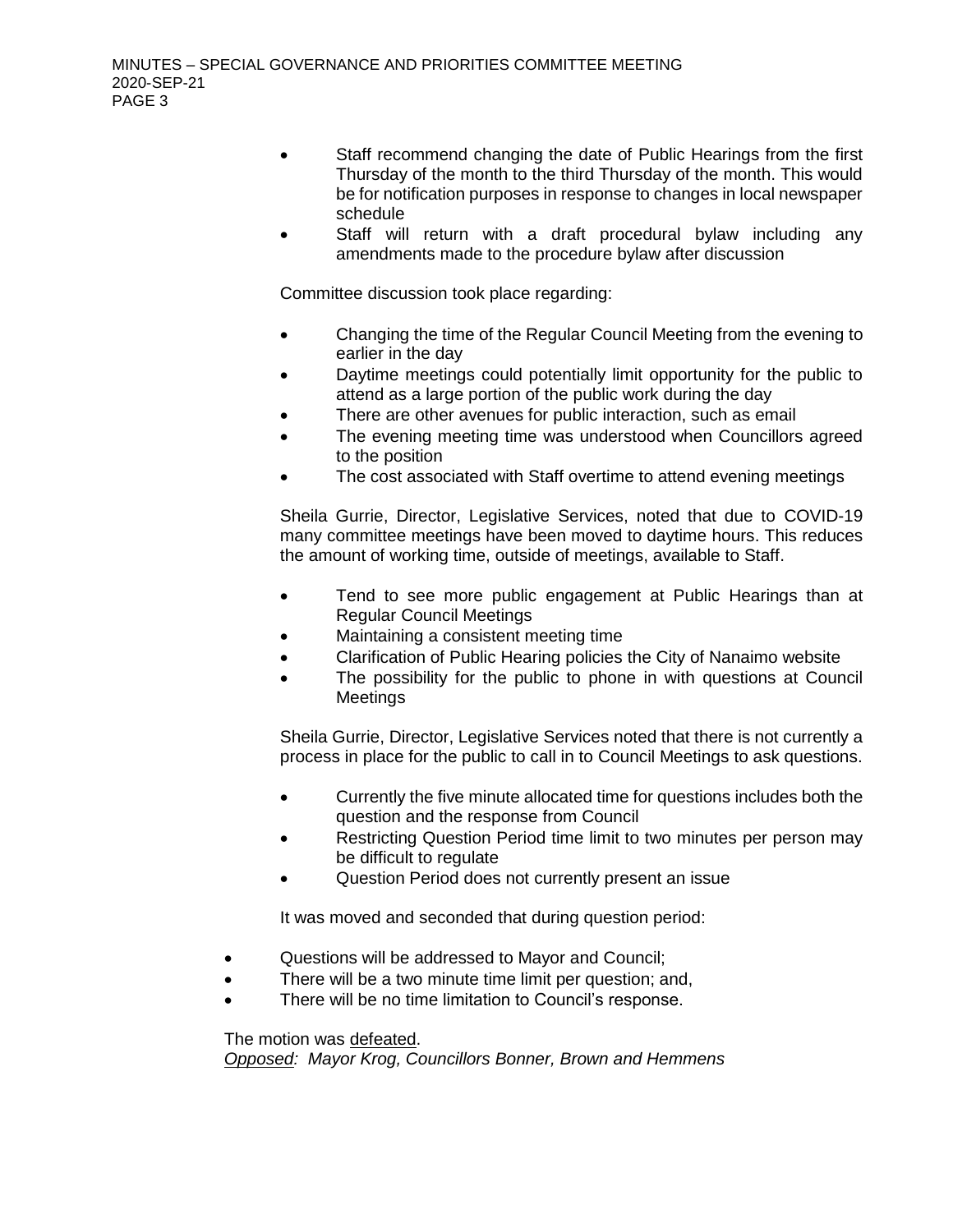Committee discussion continued regarding:

- Committee structure and community engagement suggested as a potential Governance and Priorities Committee Meeting topic for future discussion
- The availability of meeting minutes online
- Members of Council attending and participating in committee meeting discussions
- 2. Communications Update

Introduced by Sheila Gurrie, Director, Legislative Services.

Farnaz Farrokhi, Manager, Communications, provided an overview of the Communications Department and its role in the organization. Highlights included:

- The Communications Department team works collaboratively and cross functionally with various other departments within the City of Nanaimo
- Two streams of Government Communications include political communications and municipal communications
- The recent launch of reimagine Nanaimo offering a safe and welcoming environment for the public to share viewpoints

Sheila Gurrie, Director, Legislative Services, introduced an 'Activity Update' as a new communications initiative to share weekly updates for each department. This is a way to improve internal communications as well as provide information to Council.

- Council's feedback on reactivating the Nanaimo Mayor and Council Facebook page
- Introducing a monthly Council Highlights newsletter focused on Council decisions, key initiatives, and engagement opportunities

Sheila Gurrie, Director, Legislative Services, added that the Nanaimo Mayor and Council Facebook page would require active participation from Mayor and Council. Due to time constraints Staff could return with a report at a later date for a more fulsome discussion.

# 3. Council Dashboard (Voting Record)

Introduced by Sheila Gurrie, Director, Legislative Services. Highlights included:

- 2020-JUN-15 Council directed Staff to prepare a voting record to capture and track each Councillors' vote on motions
- The Information Technology (IT) Department was able to duplicate the City of Victoria's voting record program
- Issues with the links to eSCRIBE meeting agendas are currently being resolved